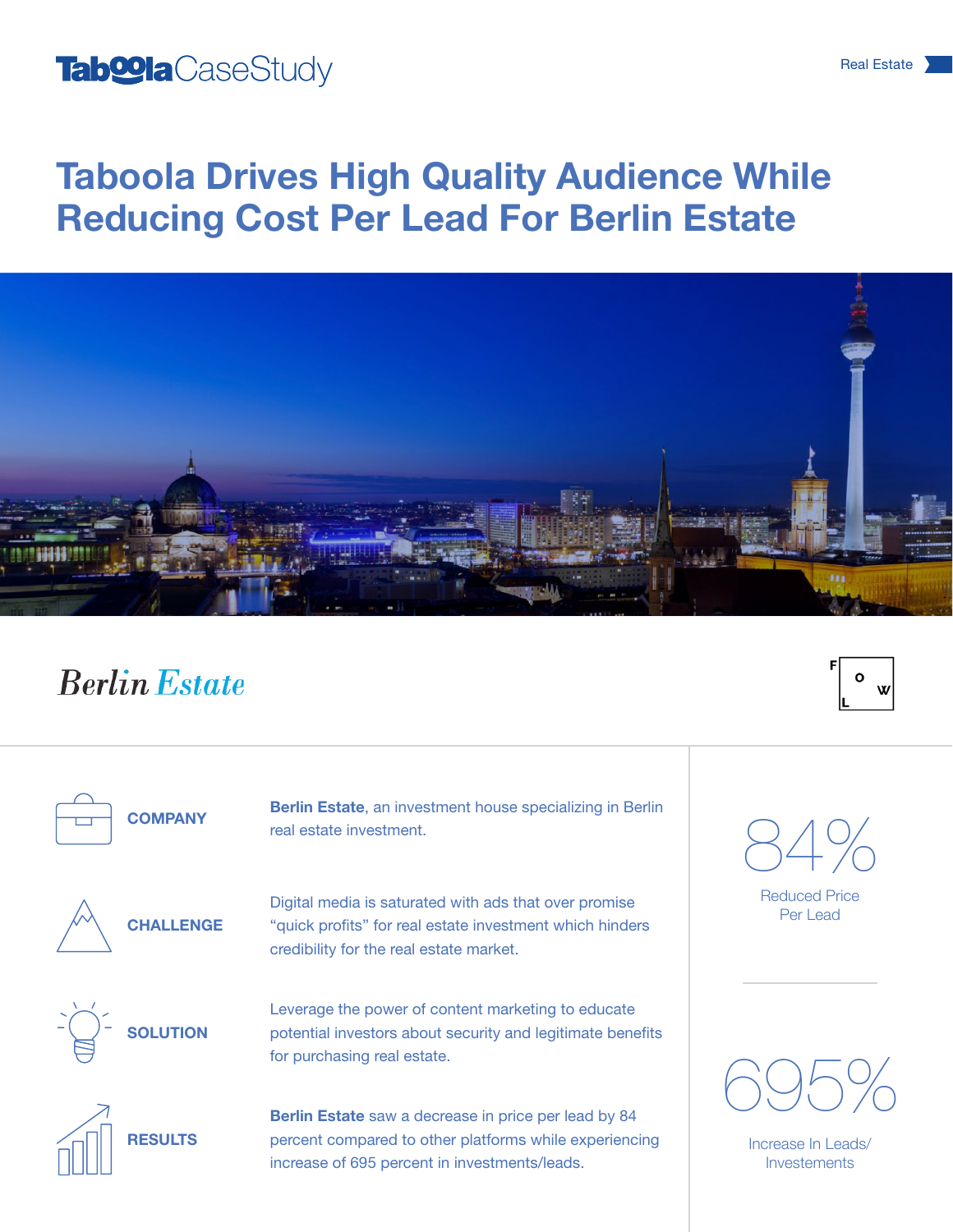## Tab<sup>oo</sup>la CaseStudy Real Estate 1

#### Introduction

Berlin Estate is an investment house specializing in Berlin real estate for foreign investors. As one of the strongest growing economies in Europe, Germany was recently ranked as one of the best places in the world to invest in real estate. Berlin, which attracts people from all over Europe, is currently home to 4 million people – a number expected to double within the next decade. Demand for apartments is at all time high and

will continue to increase as more and more people flock to experience the multiculturalism Berlin has to offer. Berlin Estate partnered with Flow, a programmatic native advertising agency, that tapped Taboola with the goal of targeting and engaging with an audience to generate high quality leads – that is, people who were seriously looking to invest in real estate.



#### Three-Step Conversion Funnel Targets The Right Audience Driving Higher Quality Leads